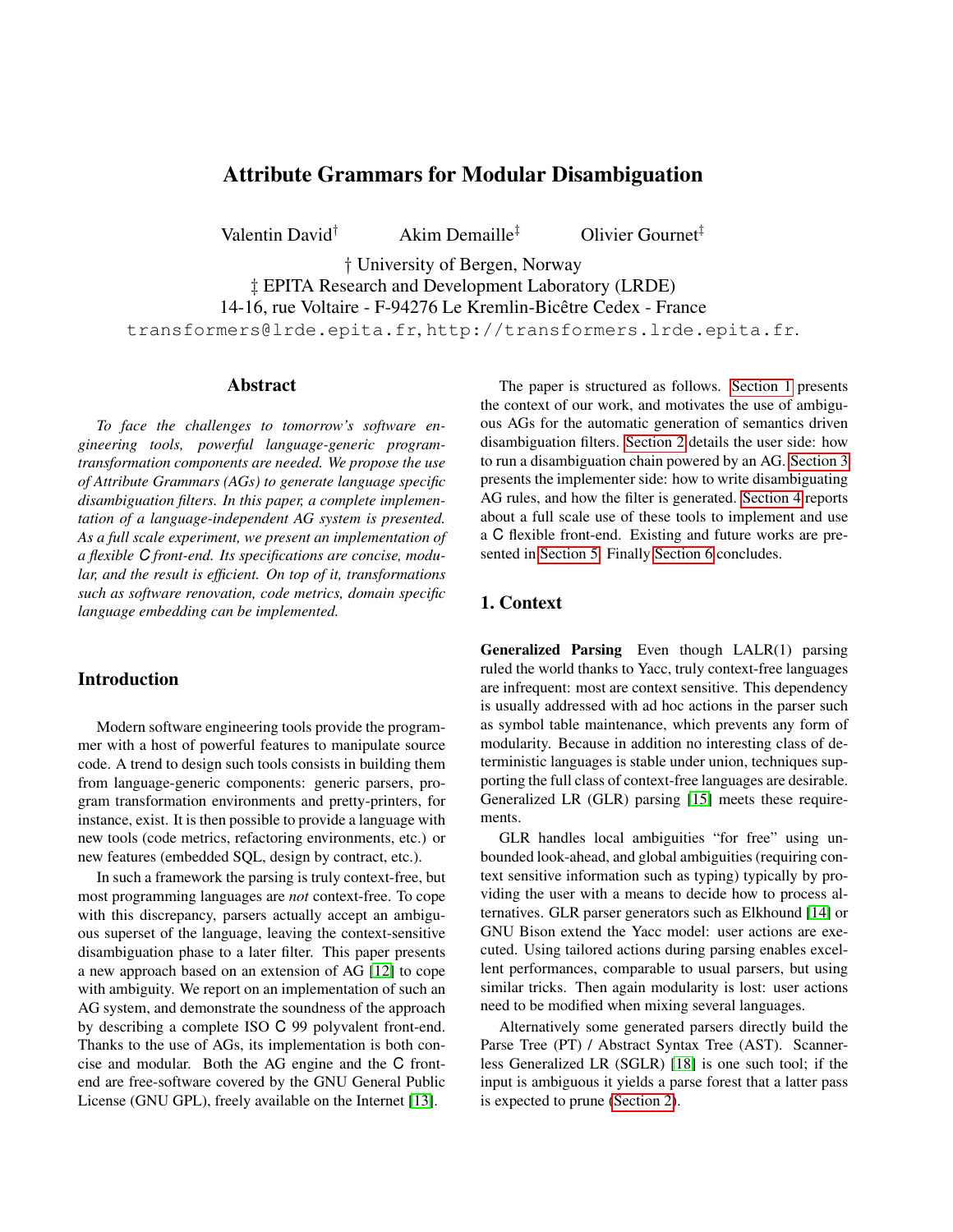<span id="page-1-3"></span>Flexible Front-ends State of the art technologies maximize reuse, including of front-ends. This is in sharp contrast with the traditional front-ends that embed actions tailored to the job at hand: even if at some time the grammar was taken from a grammar base, hand editing made it diverge from its root. Using a formalism such as Syntax Definition Formalism (SDF) [\[17\]](#page-6-5) together with a generic parser such as SGLR [\[18\]](#page-6-4) makes it possible to design a library of program transformation components: parser, pretty-printer etc. The grammar behaves as a contract for the whole tool-chain [\[10\]](#page-6-6). These components can be used off-the-shelf, or modified in a modular way for a specific task.

Flexible front-ends unleash a host of new possibilities: Domain Specific Languages (DSLs) can be embedded in host languages, local idioms can be normalized (e.g., translation from GNU C to ISO C), etc. The METABORG method [\[8,](#page-6-7) [7\]](#page-6-8) uses Dryad, a flexible Java front-end, together with a toolchain to implement *assimilation*, i.e., the compilation of extended Java down to regular Java. The authors demonstrate METABORG by hosting within Java a Domain Specific Embedded Language (DSEL) for Swing interface design, another for regular expressions, and another for Java Abstract Syntax Tree (AST) handling.

Unfortunately no such framework is available for C, let alone for C++. The Transformers project [\[13\]](#page-6-1) aims at providing  $C$  (and eventually  $C^{++}$ ) flexible front-ends. Transformers is free-software covered by the GNU GPL, freely available on the Internet.

Tools for Program Transformation Flexibility results from tight common conventions between the tools, we chose SDF as the spine for the Transformers project and the Stratego/XT tool set [\[21\]](#page-6-9). This collection of tools provides language generic components for the whole processing. In particular the Stratego programming language [\[19\]](#page-6-10) provides powerful term rewriting features, controlled and composed by rewriting strategies. A rich set of operators allows to build arbitrarily complex transformations (i.e., strategies) from simple atomic ones. Context sensitive transformations are easily coped with thanks to dynamic (rewriting) rules. Finally, thanks to a tight integration with SDF, Stratego features concrete syntax: although rewriting rules do transform *abstract* syntax trees, rules can be written in the target's language *concrete* syntax [\[20\]](#page-6-11).

Although  $C$  and  $C^{++}$  front-ends already exist, two foundamental limitations prompted the design of an SDF/SGLR support for C and C<sup>++</sup>: firstly no other formalism features an equivalent level of modularity, and secondly this is mandated to enjoy the benefits of  $C$  or  $C^{++}$  concrete syntax in Stratego.

### context-free syntax

| "true"                           |  | $\Rightarrow$ Bool |
|----------------------------------|--|--------------------|
| "false"                          |  | $\Rightarrow$ Bool |
| Bool " " Bool $\rightarrow$ Bool |  |                    |

This grammar is taken from [\[5\]](#page-6-12). Contrary to the Backus Naur Form (BNF) tradition, in SDF arrows are oriented as reductions, not productions.

#### <span id="page-1-1"></span>**Figure 1. A simple ambiguous SDF grammar.**



Given a C grammar written in SDF, the SGLR parser reads the text and yields a set of parse trees: a parse forest. A disambiguation step keeps a single parse tree [\(Section 2\)](#page-1-0), transformed into an AST suitable for the transformation(s). Finally the AST is pretty-printed back into compiler-ready C source text.

#### <span id="page-1-2"></span>**Figure 2. A** C **program transformation chain**

### <span id="page-1-0"></span>2. Disambiguation chain

The decomposition of the analysis of context-sensitive languages in two steps, (context-free ambiguous) parsing and then disambiguation, is well known and well described in the literature [\[11,](#page-6-13) [5,](#page-6-12) [8\]](#page-6-7). The main contribution of this paper is demonstrating that AGs, extended to support ambiguities, provide a nice way to implement such filters.

As a running example, consider the simple ambiguous SDF grammar from [Figure 1.](#page-1-1) The associativity of  $|$  is unspecified, leaving two possible syntactic analysis of true | true | true. Such an ambiguity can be handled during the construction of the parser. Nevertheless we use it because it is extremely simple and already discussed by [\[5\]](#page-6-12). [\[16\]](#page-6-14) discusses a more complex yet simple ambiguous language [\(Section 5.1\)](#page-4-1).

The following sections follow the stream depicted in [Fig](#page-1-2)[ure 2](#page-1-2) from the original source text, down to the possibly transformed final source text.

#### 2.1. Upstream

Before attribute evaluation several phases may have been run. For instance, if we were to process  $C$  or  $C^{++}$ , one would have to run the preprocessor to handle all the  $\#$  directives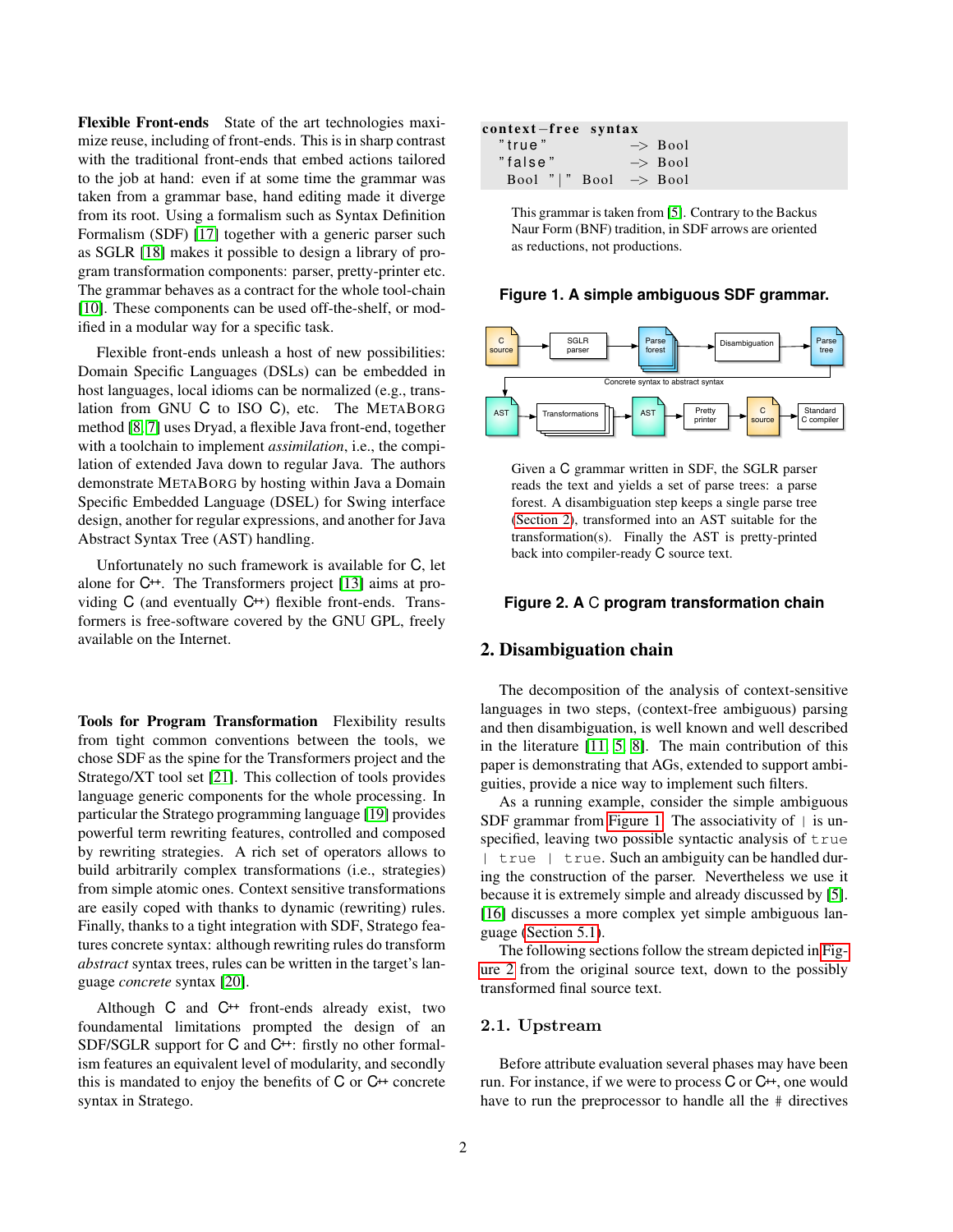and macros. SGLR might be run by this phase, but whatever the architecture of the upstream phase, it must result in a (possibly ambiguous) PT.

In our running example, the analysis of a simple phrase such as true | true | true yields an ambiguous PT, which represents the two possible analysis<sup>[1](#page-2-1)</sup>: (true | true) | true and true | (true | true). In the following, we chose the former, corresponding to the left associativity.

# 2.2. Attributes

We propose the use of AGs to specify context-sensitive rules. Attribute Grammars (AGs) [\[12\]](#page-6-0) is a formalism that supports syntax directed semantic analysis: (grammar) rules are decorated with a set of equations that relate a node's *attributes* with those of its parents and/or children. AGs allow to focus on local aspects, leaving the global evaluation order aside, under the responsibility of a generic engine. Although AGs cannot modify the trees, their use for disambiguation is straightforward. Attributes convey information, e.g., a symbol table. Conflicting branches of the parse forest are flagged, and a (language generic) filter is run afterward on the parse forest, pruning inconsistent alternatives.

Attribute Evaluation. In our implementation, rules relating attribute values are attached to the SDF grammar as *annotations* of type *attributes*. In the running example, left associativity expressed locally to a |-node stands as "no right-child of a |-node is a |-node". The following example presents a straightforward implementation of this idea.

```
context-free syntax
"true" | "false" \rightarrow Bool
    \{ attributes (assoc :
       root. is _{\text{atom}} := \text{true}) }
  b1 : Bool " | " b2 : Bool −> Bool
    \{ attributes (assoc :
       root. is_atom := falseroot \nvert ok := b2 \nvert is \nvert atom) }
```
The symbol root always denotes the root of the node: the right-hand side of the (SDF-)rule. The user may use labels such as b1/b2 to refer to symbols. A single attribute is atom is computed for each node. The special attribute ok specifies whether the node is valid or not.

Technically the computation of the attributes is performed by the *evaluator* compiled from an AG. Its construction is presented in [Section 3.](#page-2-0) It runs on a PT and yields an *attributed* PT, i.e., a PT whose nodes are decorated by attribute values. It is thanks to the extreme flexibility of the PT format, AsFix2, and the tools that process it that we can decorate it so easily.

The evaluation of an *ambiguous* AG is somewhat different from the usual case because a synthesized attribute could have different values on different branches of an ambiguity. To select the right one, the evaluator depends on the ok attribute. Indeed, directly or indirectly, every synthesized attribute should depend on an ok. If ok is false, the value of synthesized attribute is fail, which propagates to "infected" attribute values. In the end, the ambiguity node is presented only with a set of at most one possible value; if it turns out all the values fail, the ambiguity node's attribute itself is set to fail.

This design frees the user from having to explicitly carry the ok attribute everywhere. It is comparable to an exception system which destroys a branch of a computation until an exception handler is met: an amb node.

Pruning & Checking. The evaluation phase is pure: it does not modify the PT, it merely decorates its nodes. In particular it flags invalid alternatives of an ambiguous PT with a false  $\circ$ k attribute. A filter then prunes invalid branches, and afterwards another makes sure no ambiguity remains.

### 2.3. Downstream

Although they fall outside the scope of this paper, it is interesting to introduce passes that are typically run once an unambiguous PT is obtained. *Implosion* transforms the PT into an AST: basically nodes are no longer labeled by their corresponding production rule, but by simple labels, *constructors*, also specified as addition SDF rule annotations. For instance a PT node labeled by Bool | Bool -> Bool will implode into an AST node labeled by a simple constructor Or. This AST is the ideal format to run *program transformations* [\(1\)](#page-1-3). Such transformations include software renovation, assimilation, and so on. Alternatively data can be extracted, such as code metrics. Finally, the AST is pretty-printed back into a source file.

# <span id="page-2-0"></span>3. Attribute Grammars in SDF

The generation and compilation of an AG evaluator for a specific grammar comprises several steps detailed below. A set of SDF modules with AG rules [\(Section 3.1\)](#page-3-1) are packed together and preprocessed [\(Section 3.2\)](#page-3-2), its AG rules are checked and completed [\(Section 3.3\)](#page-3-3), and finally compiled into an evaluator and a parse table [\(Section 3.4\)](#page-3-4).

<span id="page-2-1"></span><sup>&</sup>lt;sup>1</sup>The parentheses are not part of the language under study, they are used as meta-notation to distinguish the alternatives.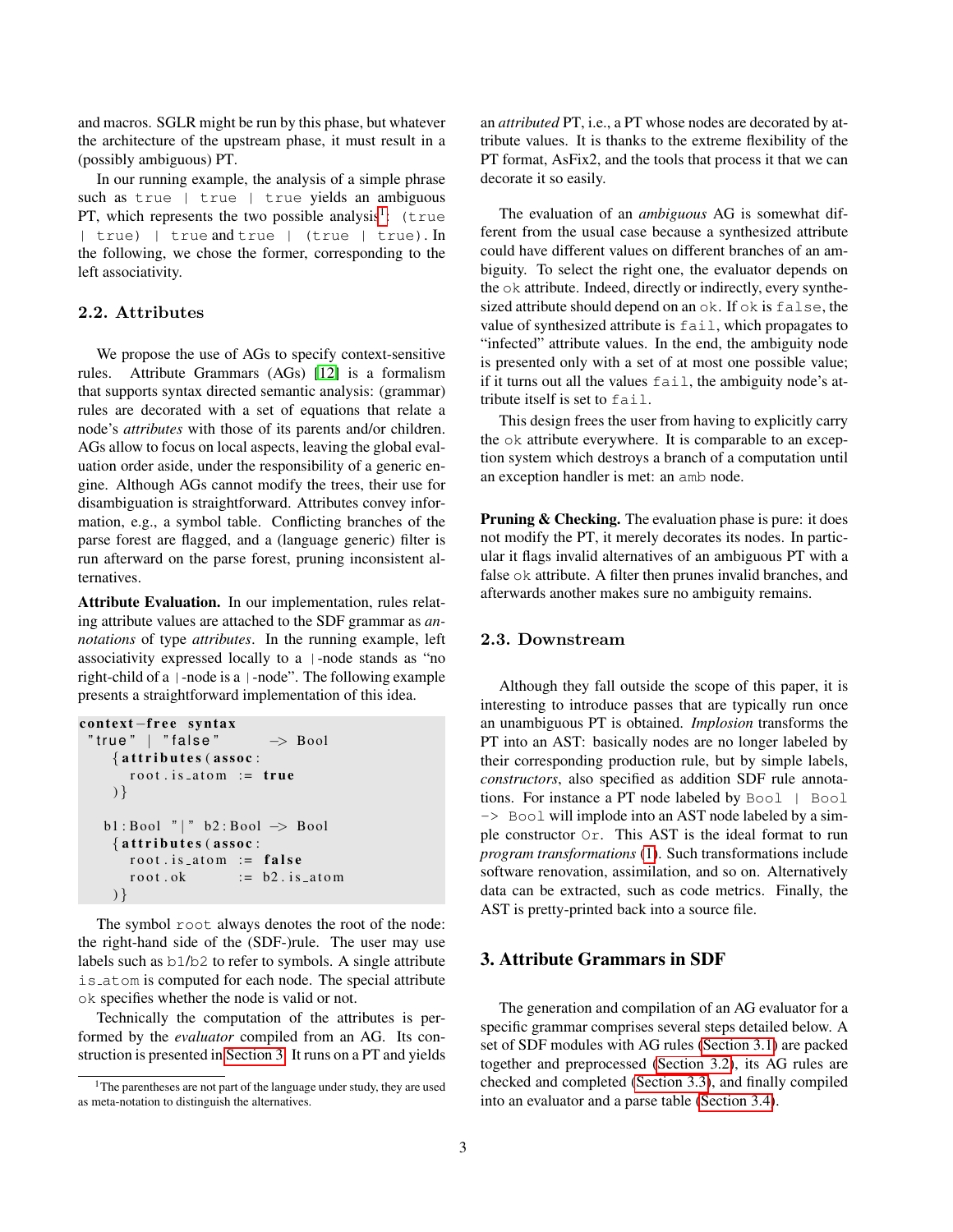### <span id="page-3-1"></span>3.1. Attribute Rules in SDF

From the point of view of syntax, there are many available options to specify attribute computation rules. Because developing an AG system for SDF was not our primary goal, we made a number of decisions to simplify the design. In the long run, several of these shortcuts should be reconsidered [\(Section 5.2\)](#page-4-2).

We embed attribute rules in the SDF grammar. The rationale is that since we use AG to disambiguate an ambiguous grammar, the disambiguation information really belongs to the grammar itself. As a matter of fact, this is not different from embedding precedence and associativity information in the grammar, which is already the case in SDF. Actually SDF features several other disambiguation types of built-in filters [\[6\]](#page-6-15).

Rules are embedded as regular SDF annotations, therefore we can use the usual SDF tool set: no additional development and maintenance is needed. As a natural consequence, our disambiguation filters benefit from the exact same concept of modularity as the SDF modules themselves. We can freely mix SDF modules: the disambiguation AG taking care of context-sensitivity is also intermixed. Of course, additional disambiguation rules might be needed.

### <span id="page-3-2"></span>3.2. Grammar Modules Preprocessing

Before generating the attribute evaluator several preprocessing phases take place. First, pack-esdf, an extended version of the pack-sdf tool from Stratego/XT, gathers and checks SDF grammar dependencies, and produces a self-contained unique grammar file. Some tweaks are also used to transform this unique file into a form suitable for sdf2table, the off-the-shelf parse-table generator. These parse tables are extremely rich and contain all the data needed to generate an AG evaluator: the production rules, the symbols labels, and all the annotations, including attribute rules.

### <span id="page-3-3"></span>3.3. Completion and Checking

The attr-defs tool processes these parse tables to implement a number of features such as automatic propagation. Indeed, some attributes such as symbol tables virtually traverse the whole PT; writing down their propagation is tedious and error prone. Support for synthesized (bottom up), inherited (top down), and chain (left to right) attributes is implemented. Without such a feature one could no longer benefit from operators such as  $\star$ ,  $+$ ,  $\downarrow$  and so forth: one would have to decompose into a set of plain syntax rules spelling out the detail of the propagation of attributes. In other words, without such a feature no AG system can pretend to be modular.

Cycles in attribute dependencies are looked using an algorithm from [\[12\]](#page-6-0). Because attr-defs is basically a graph cruncher, a data type with which Stratego is uneasy, it was rewritten in C++.

### <span id="page-3-4"></span>3.4. Evaluator Generation

The last module, attrc, handles two issues. First it removes all the AG related data to produce parse tables as expected by SGLR. Second and foremost, it generates the attribute evaluator.

This evaluator uses a strategy based on attribute dependencies to compute the order of evaluation. In this respect laziness is a nice feature that virtually determines the evaluation order by itself, a fact used in the implementation of Utrecht University Attribute Grammar System (UU-AG) in the Haskell lazy functional programming language [\[1\]](#page-6-16). To benefit from laziness, we generate a single (huge) Stratego program compiled by a Stratego compiler modified to support a weak form of laziness. This weak support consists in implementing all the attribute values as functions with memoization: the first time its value is requested, it is computed and cached for subsequent calls.

# <span id="page-3-0"></span>4. Case Study: C-Front

As a real world experiment of our AG system, we report its use to disambiguate ISO C 99. Although C is one of the most used languages, there are few flexible front-ends usable off-the-self. The front-end we describe aims at filling this gap for SDF users.

# 4.1. An SDF Attribute Grammar for C

In order to enable the experimentation of extensions to the standard and to minimize the risk of recognizing a language very close to, but different from the standard, we chose to remain close to the grammar as specified by the C standard [\[9\]](#page-6-17). As a consequence the style is sometimes a bit convoluted and unnatural: not all the SDF features are used; for instance precedence and associativity are encoded in the grammar via additional non-terminals and rules. This results in bigger ASTs.

The C grammar counts 126 symbols and 356 rules, split into 53 small and manageable sub-grammars. The boundaries of these sub-grammars were chosen to address coherent, atomic, related issues; they are finer than those of the standard that breaks the grammar in only 4 parts [\[9,](#page-6-17) Annex A]. The AG part of the grammar counts 10 different kinds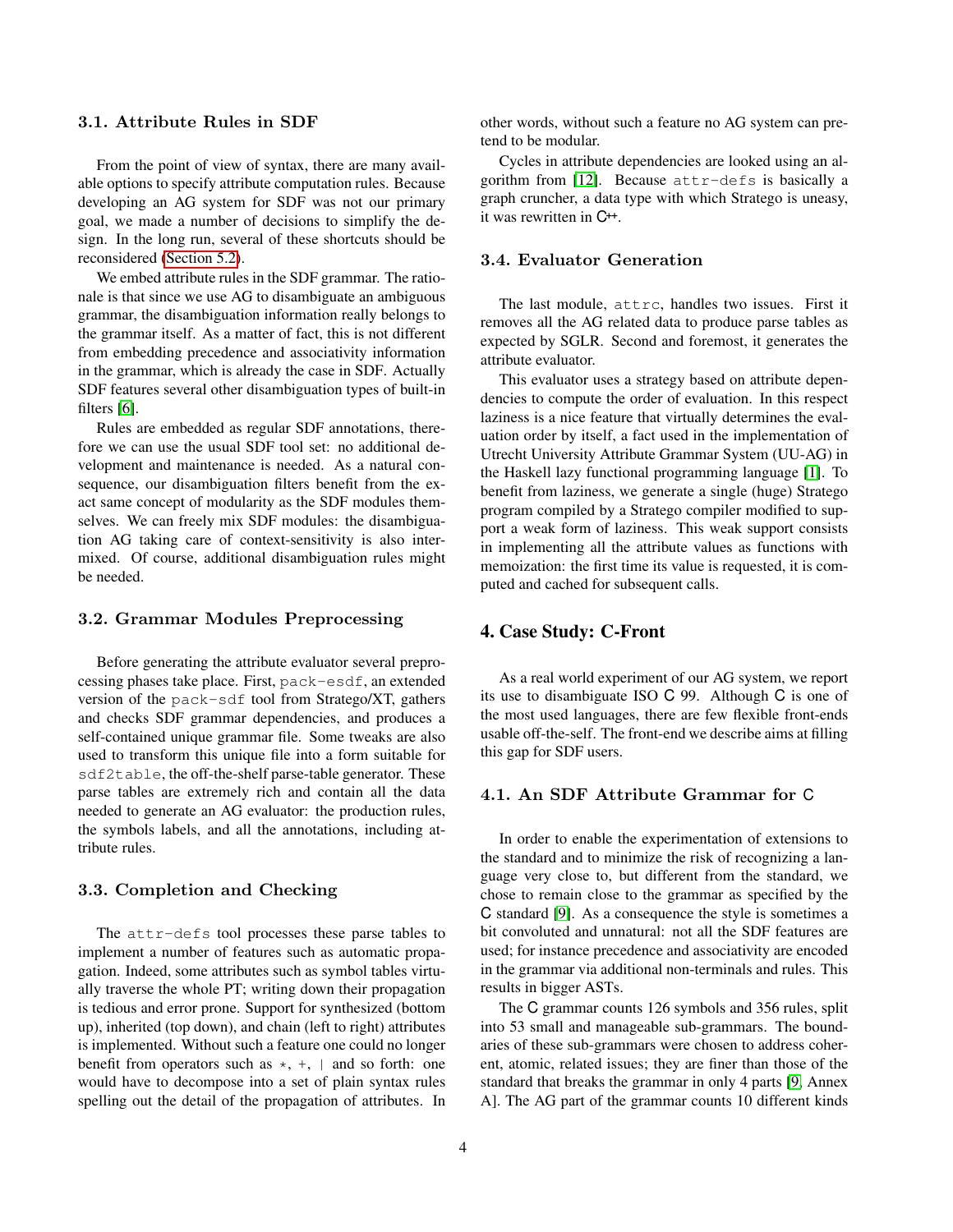| <b>Filter</b>        | Duration (s) |
|----------------------|--------------|
| pack-esdf            | 3.12         |
| misc. processing     | 9.31         |
| sdf2table            | 7.28         |
| attr-defs            | 0.41         |
| attrc                | 10.08        |
| Stratego compilation | 112.95       |
| C compilation        | 32.35        |
| Total                | 175.54       |

The experiment was run on a P4 3Ghz with 1Gb RAM. The memory footprint is below 120Mb.

#### <span id="page-4-3"></span>**Figure 3. Compile time performances**

of attributes, and 190 attribute rules. The completion of attribute rules with automatic propagation raises that count up to 1183 [\(Section 3.3\)](#page-3-3).

#### 4.2. Performance

Efficiency is measured in two different contexts: the compilation of an AG, and then its execution.

#### Compile time.

The compilation of the evaluator is slow but bearable: three minutes [\(Figure 3\)](#page-4-3). Interestingly a significant portion of the computation time is spent uselessly in pretty-printing (aka, unparsing) at the end of a tool, immediately followed by parsing by the following tool. This will be easily solved by the authors of the tools, since they all share the compact binary representation of trees, ATerms [\[3\]](#page-6-18).

The resulting front-end passes all its test suite, composed of about 800 tests from the GCC test suite (the tests that were left out address either GNU extensions, or issues not related to parsing) plus 100 additional tests tailored to exercise the disambiguation.

### Run time.

Finding large programs in *standard* C, to bench our disambiguating chain, turned out to be troublesome. In particular, GNU C extensions are fairly commonly used; its support in our C front-end is future work.

The figures are both reassuring, and disturbing. Indeed, the run time of the disambiguation filter is acceptable in most situations, and we are actually confident that several ad hoc optimizations could significantly cut it down. Unfortunately the performance of the rest of the tool-chain is harder to improve. As a matter of fact, the slowness of SGLR has already been reported [\[14\]](#page-6-3). It has been said that in the future SGLR might directly produce an AST instead of a PT, a much smaller data structure. More ideas for speed improvements are proposed in [Section 5.2.](#page-4-2)

# <span id="page-4-0"></span>5. Discussion

### <span id="page-4-1"></span>5.1. Other works

Algebraic Specification Language & Syntax Definition Formalism (ASF+SDF) [\[4\]](#page-6-19) is a complete environment that parallels SDF grammar modules with ASF equation modules. ASF is a declarative term rewriting language featuring concrete syntax, conditional rewrite rules, and traversal functions. Given an ambiguous grammar, ASF can be educated to process its extension with amb(iguity) nodes. Then algebraic specifications prune invalid alternatives. This setup is presented by [\[5\]](#page-6-12). Their approach shares several features with ours, most prominently declarativity. Indeed ASF equations are very comparable to attribute rules: one focuses only on the local computation, leaving the global evaluation order aside. Some modularity follows as a natural consequence, but with performance issues.

In Stratego, rewriting strategies allow to specify evaluation orders. While strategies are comparable to ASF+SDF's traversal functions, the concept is pushed much further. Strategies are explicit and programmable: starting with a set of primitive strategies and strategy combinators, the user can design higher level strategies. Early experiments of a C++ disambiguation filter in Stratego demonstrated that it is able to tackle its most difficult part, that related to template. Since then, benefiting from more recent features of Stratego (in particular concrete syntax and dynamic rewriting rules), Dryad, the Java front-end developed at the Utrecht University, demonstrated that the approach proposed by the METABORG method [\[8,](#page-6-7) [7\]](#page-6-8) is very successful and efficient.

In both cases the user has to spell out the traversal order, either by choosing it, or programming it. AGs frees the developer from this task, which also enables an attractive form of modularity: composing two components will create a whole new traversal order, unrelated to the two "primitive" traversals. This order is also naturally efficient. A more extensive comparison similar to [\[16\]](#page-6-14) is underway.

# <span id="page-4-2"></span>5.2. Future Work

Syntax. The current syntax can be improved in many ways. Probably foremost, the fact that it is physically bound to its production rule goes against the separation of concerns. This simplification is acceptable for our current application — disambiguation — but if new applications, such as typechecking, were to be developed, they would add clutter to the grammar. A better designed DSL should also include support to declare attributes, declare their special properties (such as default propagation rules) etc. much as is done in UU-AG [\[1\]](#page-6-16).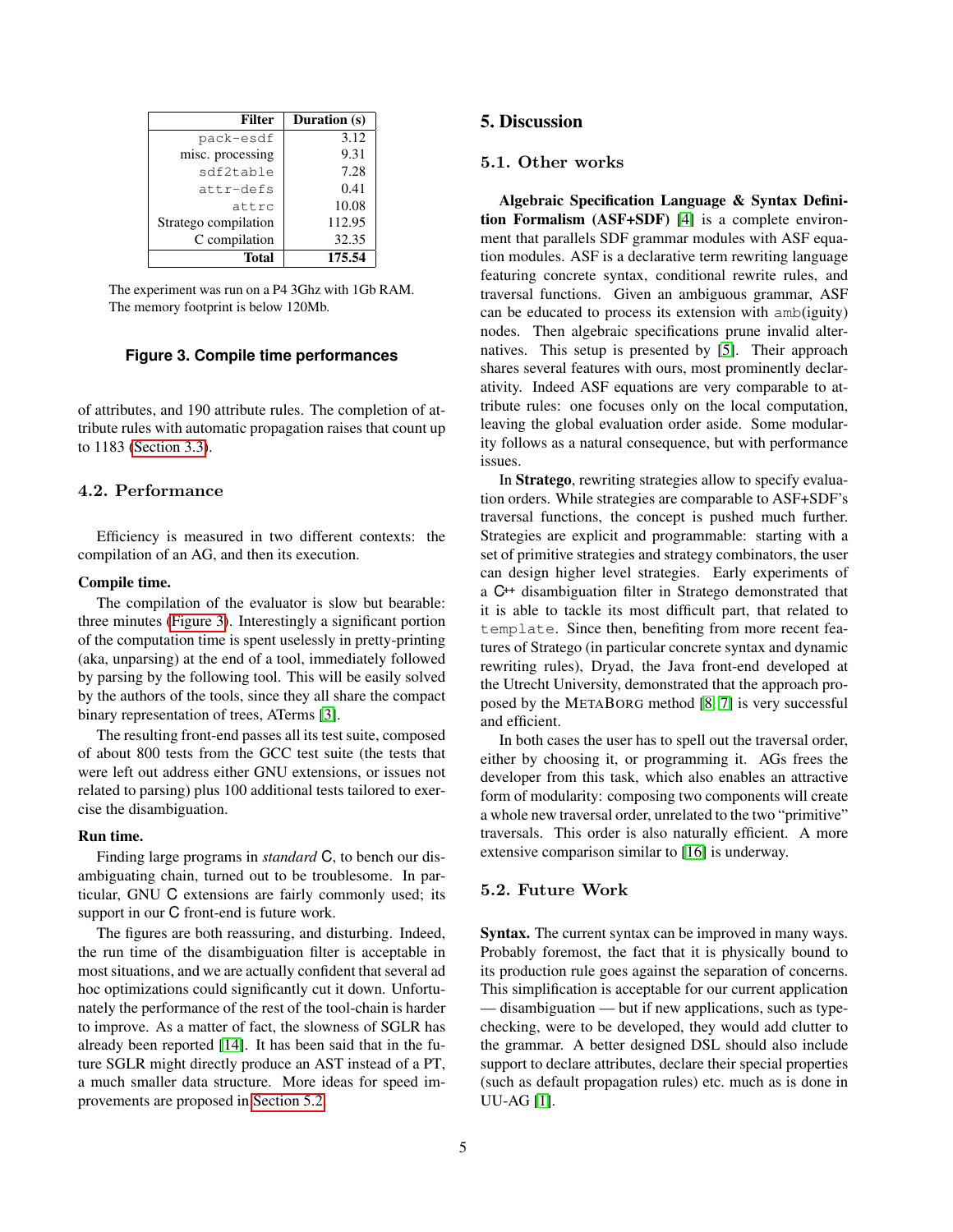|                      | <b>Oueens</b>           |      | <b>HelloW</b> |                | Lemon   |                | Eval     |                |
|----------------------|-------------------------|------|---------------|----------------|---------|----------------|----------|----------------|
| Lines of code        |                         | 56   | 448           |                | 4 1 3 5 |                | 28 3 9 2 |                |
| <b>Ambiguities</b>   | 78                      |      | 103           |                | 6410    |                | 68 195   |                |
| <b>PT Sizes</b>      | Tree                    | Mem  | Tree          | Mem            | Tree    | Mem            | Tree     | Mem            |
| <b>Ambiguous</b>     | 10                      | 14   | 63            | 62             | 912     | 642            | 10 280   | 5689           |
| <b>Attributed</b>    | 9                       | 28   | 109           | 403            | 813     | 2884           | 7625     | 19661          |
| Final                |                         | 15   |               | 162            |         | 1 1 0 4        |          | 5497           |
| <b>Duration</b>      | $\overline{\mathbf{S}}$ | $\%$ | S             | $\%$           | S       | $\%$           | S        | $\%$           |
| <b>Preprocessing</b> | 0.09                    | 29   | 0.2           | $\overline{2}$ | 0.2     | 1              | 0.2      | 1              |
| <b>Parsing</b>       | 0.04                    | 12   | 1.3           | 33             | 4.8     | 17             | 33.6     | 10             |
| <b>Concatenation</b> | 0.01                    | 3    | 0.7           | 18             | 1.5     | 5              | 3.2      | 1              |
| <b>Evaluation</b>    | 0.07                    | 22   | 0.8           | 20             | 11.4    | 40             | 177.6    | 55             |
| Pruning              | 0.05                    | 16   | 0.5           | 13             | 5.6     | 20             | 60.4     | 18             |
| <b>Cleaning</b>      | 0.01                    | 3    | 0.2           | 4              | 1.5     | 5              | 12.2     | 3              |
| <b>Checking</b>      | 0.01                    | 3    | 0.1           |                | 0.6     | $\overline{c}$ | 4.6      | $\overline{2}$ |
| <b>Conversion</b>    | 0.03                    | 9    | 0.2           | 3              | 2.1     | 7              | 29.3     | 9              |
| Total                | 0.31                    | 100  | 3.8           | 100            | 28.0    | 100            | 322.5    | 100            |

*Queens* is an extremely short program that includes no header. *HelloW* is the simple "hello, world" program with an #include <stdio.h>. *Lemon* is a parser generator that fits in a single C file. *Eval* is the AG evaluator for C generated in C by the Stratego compiler. The number of lines was computed by sloccount. The sizes of the Parse Tree count the total number of nodes and its memory footprint in Kb; the measurements were performed before the disambiguation (*Ambiguous*), after the disambiguation and pruning (*Attributed*), and after the removal of the attributes (*Final*). The timings were performed on a P4 3Ghz with 3Gb RAM.

#### <span id="page-5-1"></span>**Figure 4. Running time of the** C**-Transformers chain**

In parallel some idioms could be isolated for frequent types of disambiguation schemes, for instance the dependency on the kind of an identifier (a type name? a value name?), and a dedicated syntax could be submitted.

Performance. The current run time enables to experiment C program transformations, explored in [\[2\]](#page-6-20). Several minor optimizations can probably cut down the execution time, nevertheless we believe that a better set up would be to evaluate the attributes during parse time. While it is clear that parsers that automatically build an PT or AST are an improvement over hand-written user actions a la Yacc, it is ` also a significant loss in performance: none of the authors believes this technique will ever be able to compete with industrial strength compilers such as the GNU C++ Compiler that includes parse-time disambiguation actions. The true added value is in *modularity* and *separation of concerns*, not the *physical* separation of phases. Provided modularity and separation of concerns are available there is no reason to banish the possibility to generate a tailored parser. The benefits are immediate: because most real-world ambiguities are solved by a simple left-to-right reading, most of the ambiguous nodes would not even be built. The peak of memory consumption, the size of the graph the evaluator would have to compute, would both become much smaller,

henceforth, much faster to process. As an example out of 68 195 ambiguities in *Eval* in [Figure 4](#page-5-1) no less than 58 460 are due to value identifiers that can either denote a variable name, or a enum value. This possibility to disambiguate at parse time is specific to AGs. This requires a complete rewrite of SDF, a whole topic in itself.

### <span id="page-5-0"></span>6. Conclusion

We have proposed a new declarative approach to the specification of context-sensitivity using ambiguous attribute grammars. We report about the implementation of a such tool well integrated in SDF frameworks such as ASF+SDF or Stratego/XT. This tool was used to implement a fully C standard compliant flexible front-end. These experiments demonstrated that Attribute Grammars are very well suited to the generation of disambiguation filters. In particular, their specifications are very concise, and modular. The run time performance of the whole system are very satisfying, enabling the handling of C in any SDF powered transformation framework.

Acknowledgments The authors thank Karl Trygve Kalleberg for his comments on earlier drafts.